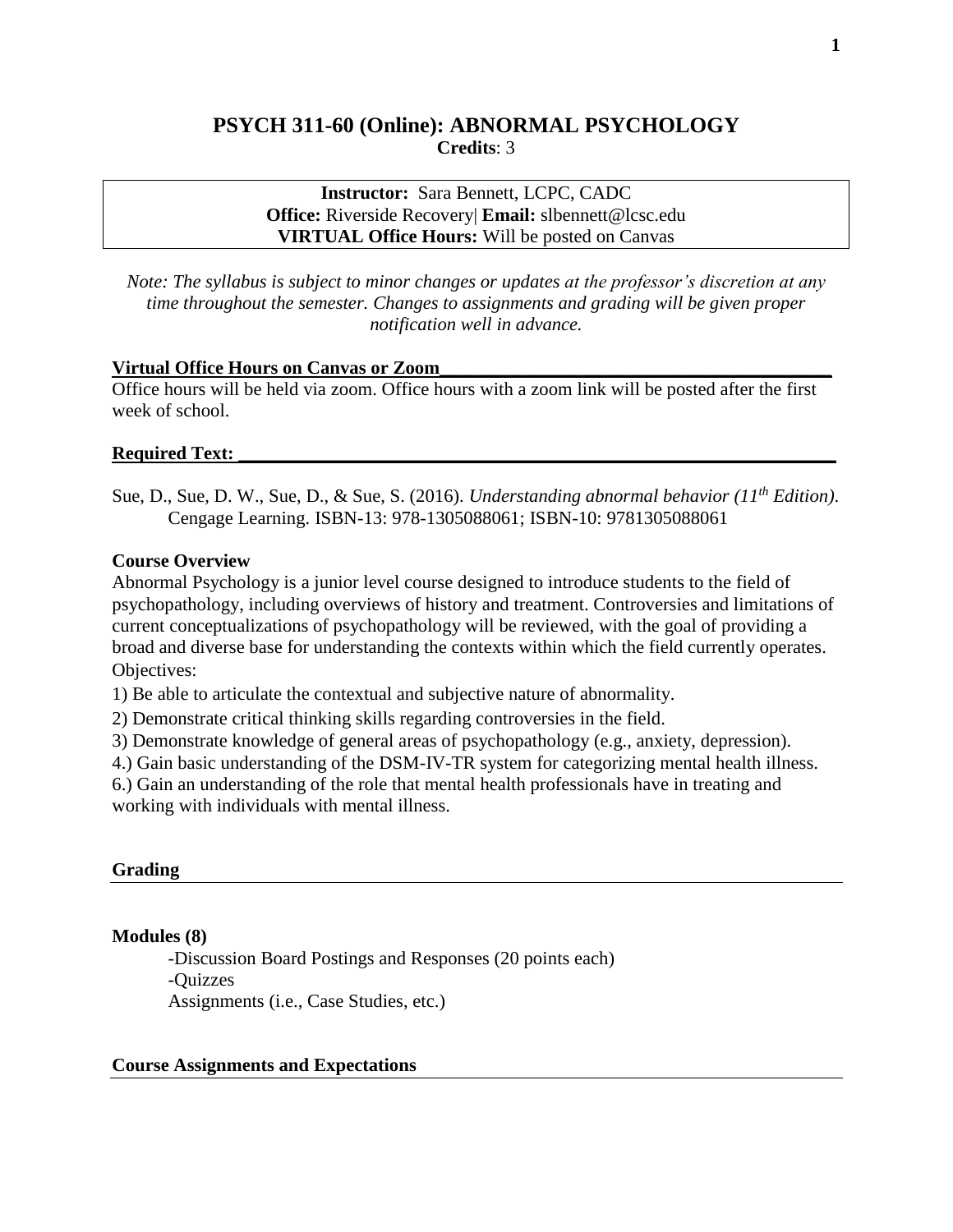#### **MODULES**

The semester course is divided up into modules. Each module will cover at least 2 weeks' worth of contents and activities. There will be various tasks that you must complete by the end of each module deadline. **Make sure you read through all instructions and check the deadlines for each module carefully.** All documents, assignments, submission links, quizzes, etc. will be in its respective module folder.

#### *Assignments:*

Each module will have various assignments that consist of case studies, observation activities or reflection papers.

#### *Module Discussion Boards*:

Under "Discussion Board", there will be 8 topics to which students are to respond (1 topic for each module). Please click on the appropriate date/reading forum and complete it by the due dates given. A meaningful post of at least 100 words is expected from each student for each module (10 points). You must also respond with at least 1 meaningful response to 2 other, different students' initial posts in each module (5 points each, 10 points total). (*20 points total per module DB*)

Postings and responses must be constructive and provide depth of thinking and learning, and relevance to the readings and topic. I will NOT count postings and responses that are one liners (i.e., "I agree with you."). If you do agree, state why, and provide deeper questioning and thinking for your peers AND include references to readings and other resources that support your thoughts. If you miss a discussion, you are not allowed to make it up. Students are expected to be an active and integral member within the discussion environment. Each discussion will be open for approximately 2 weeks corresponding to the current learning module, and closed when the next module begins.

**Your personal post to the topic should be posted within the first 7 days of the learning module. Your response to other students' initial posts may be made at any time while the module is open.** 

#### *Module Quizzes:*

Quizzes will cover reading assignments, assigned videos, and online discussions. Quizzes are mainly multiple choice and true/false questions. It will be timed, can only be taken once, must be taken in one sitting, and cannot be made up or taken at any other time.

In addition, quizzes require you to download Respondus Lockdown Browser. Please watch the videos on setting this up in advance and make sure your computer is compatible.

\*\* **No student will be allowed to take, or retake, a module quiz after the learning module has closed.** It is VERY important to save your answers frequently! Waiting until the last minute to take a quiz, then having a computer failure, is not an acceptable excuse for retaking a quiz. Don't wait until the last minute to take quizzes!

\*\* Keep in mind that since quizzes are timed and must be taken in one sitting you will NOT have time to look up the answer to every question, thus it is important to study the material as if you were going to take an in- class, closed-book exam.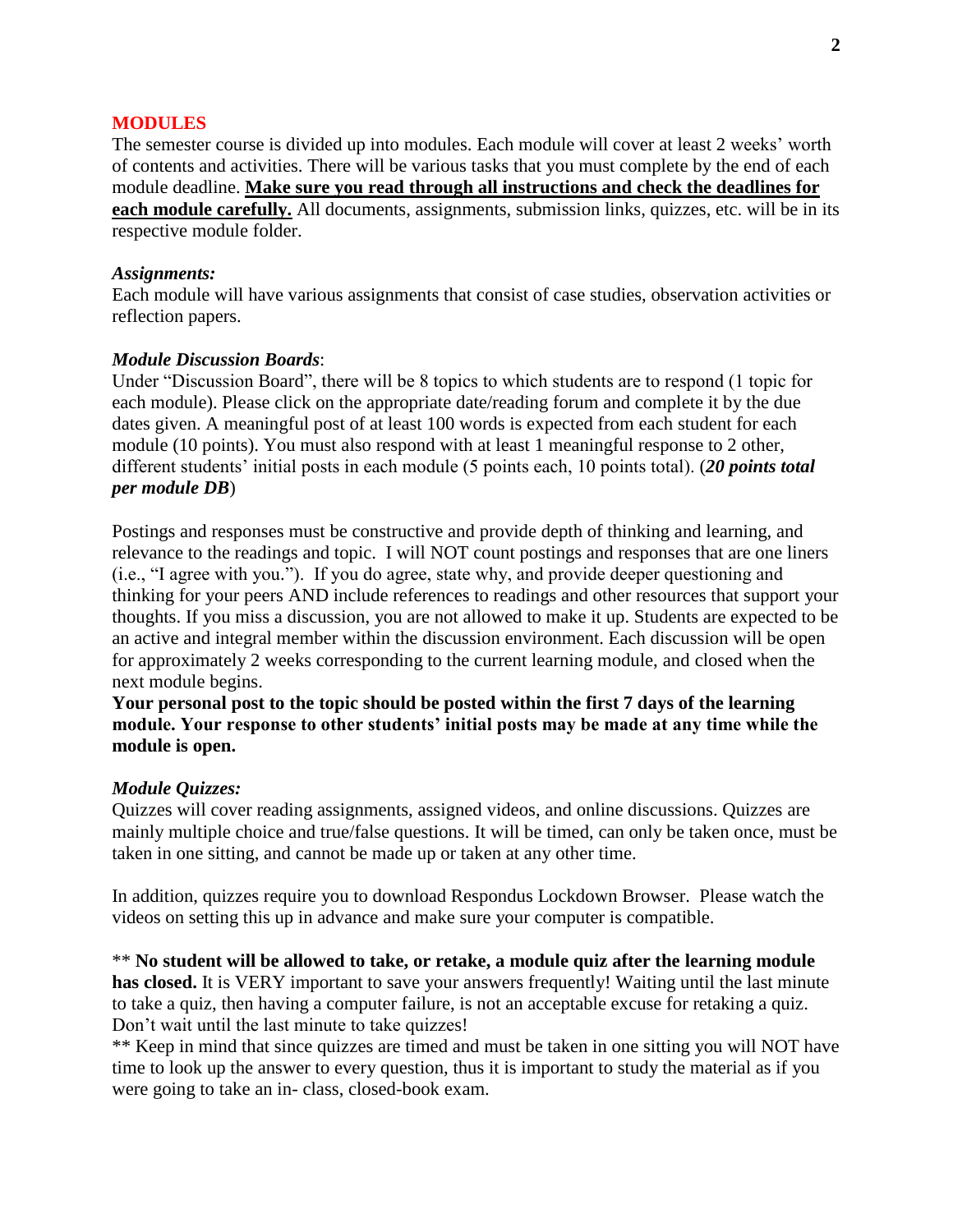## *Final:* Mental illness in Movies

You will select a full feature film to watch and then write a biopsychosocial on the main character and one supporting character. In the biopsychosocial you will identify the symptoms they are exhibiting, the impact of those symptoms on their life and you will make an accurate diagnosis. In the diagnosis you will justify yourself and identify any and all potential comorbid disorders or alternative diagnosis. The biopsychosocial form is posted in Canvas. Ensure that they movie you choose to watch includes characters that meet criteria for mental illness along with at least one supporting character. If you need movie options or ideas please contact me, but do not wait until the last minute.

## **COVID-19 and General Expectations \_\_\_\_\_\_\_\_\_\_\_\_\_\_\_\_\_\_\_\_\_\_\_\_\_\_\_\_\_\_\_\_\_\_\_\_\_\_\_\_\_\_\_\_\_**

## **Online Canvas Expectation**

It is expected that you are checking and are active on Canvas every day. In order to succeed, be sure you are staying on top of all tasks in each individual module. Do NOT wait until the last day to submit assignments or do your quiz.

## **Learning during Covid-19**

As you know, we are still in the middle of a pandemic, and it if far from over. It is important to be aware that information about the virus, procedures and policies are constantly changing. Therefore, our learning environment and academic plans can continue to change as well. We must stay flexible and open minded.

We are fortunate to be able to continue with learning during this unusual time. As we pursue learning together, I strive to keep the following guiding principles (inspired by The Chronicle of Higher Education and Dr. J. Tham).

- 1. Put people first. As we are learning about understanding human behaviors and mental health disorders in this course, I would hope we practice empathy and be cognizant that our own reality (day-to-day life) can be imposed upon others whose lives may differ drastically from ours.
- 2. Stay informed. It's important to stay educated about the development of the public health situation and make informed decisions about our personal, social, and professional lives.
- 3. Communicate early and often. Even when we are physically and socially distancing to help stop the spread of virus, we can remain connected through various communication platforms. Always reach out if out need anything necessary to support your learning and own well-being.
- 4. Take care of yourself. Celebrate big and small accomplishments. Stay flexible and openminded. Be kind to one another.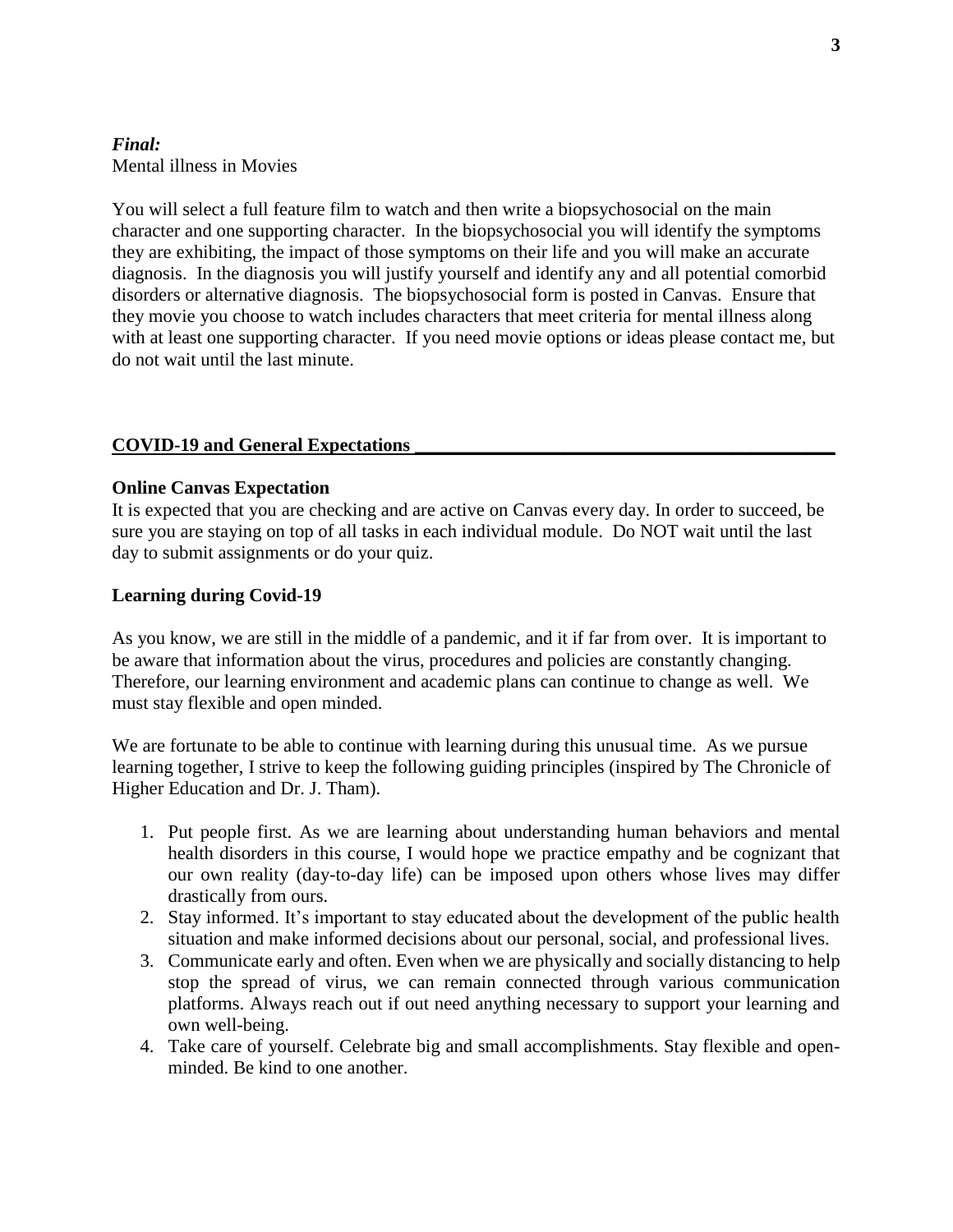## **Writing Expectations**

I expect all students to use APA style, 12-point font, 1 inch margins, double space, and proper labeling, grammar and headings on all papers and assignments. It is also expected to use correct citations of references within each paper. I highly suggest you use spellcheck, writing resources or other forms of writing support applications (i.e., Grammarly, etc.). If I find too many grammatical errors to where it becomes distracting from the content, I will start to deduct points. If you have any questions or concerns about writing or APA style, please let me know. Papers will be graded 80% content and 20% for the convention of writing.

For those unfamiliar with APA style, please consult the American Psychological Association (www.apastyle.org) or Purdue University's OWL website [\(https://owl.english.purdue.edu/owl/section/2/10/](https://owl.english.purdue.edu/owl/section/2/10/) ) Library resource<https://lcsc.libguides.com/c.php?g=436547&p=2976121>

## **Saving Your Work**

When you submit your work online (i.e., email), please save your documents appropriately. [Name.Assignment.Course]

For example, "JaneDoe.MentalHealthTopic1.AbnPsyc.doc"

## **Netiquette**

Please get in the habit, if you don't already, of using proper and professional *netiquette*, "*guidelines that govern behavior when communicating on the Internet*" (Shea, 2004). This is important, especially with emails to faculty, staff and others in academia and professional settings. Email hours are M-F during regular business hours. Emails received on Friday after 5PM, or during weekends, should expect a response Monday morning. To ensure a response, all emails must adopt proper netiquette, for example:

- *Identify yourself*: Use a salutation (i.e., Hi Sara Bennett; Dear Mrs. Bennett; etc.) and end with your name (i.e., Sincerely, YOUR NAME; Thank you, YOUR NAME; etc.)
- *Include a subject line*: Provide a descriptive phrase in the subject line that informs me of the topic of your message (i.e., DevPsych205: Question)
- *Be concise*: Use appropriate language. Emails are not texts, tweets, or FB posts.
	- o Note 1: Email me to raise a question or concern related to course topics; to inquire about class standing; to share a news article, etc.
	- o Note 2: DO NOT email me inquiring about an item that can be found on the syllabus (i.e., did I miss anything in class? Or what are your office hours again?)
	- o Note 3: I reserve the right to not respond to emails that do not adhere to these guidelines. Double check before hitting that send button!

For more information on netiquette:

<https://www.education.com/reference/article/netiquette-rules-behavior-internet/> <http://www.albion.com/netiquette/corerules.html>

## **Late Assignments**

Deadlines are listed on each course modules and must be submitted via Canvas in its respective submission links, unless otherwise specified. **It is your responsibility to finish each module on time**. I *do* accept late assignments; however, at least 10% will be deducted after 24 hours. After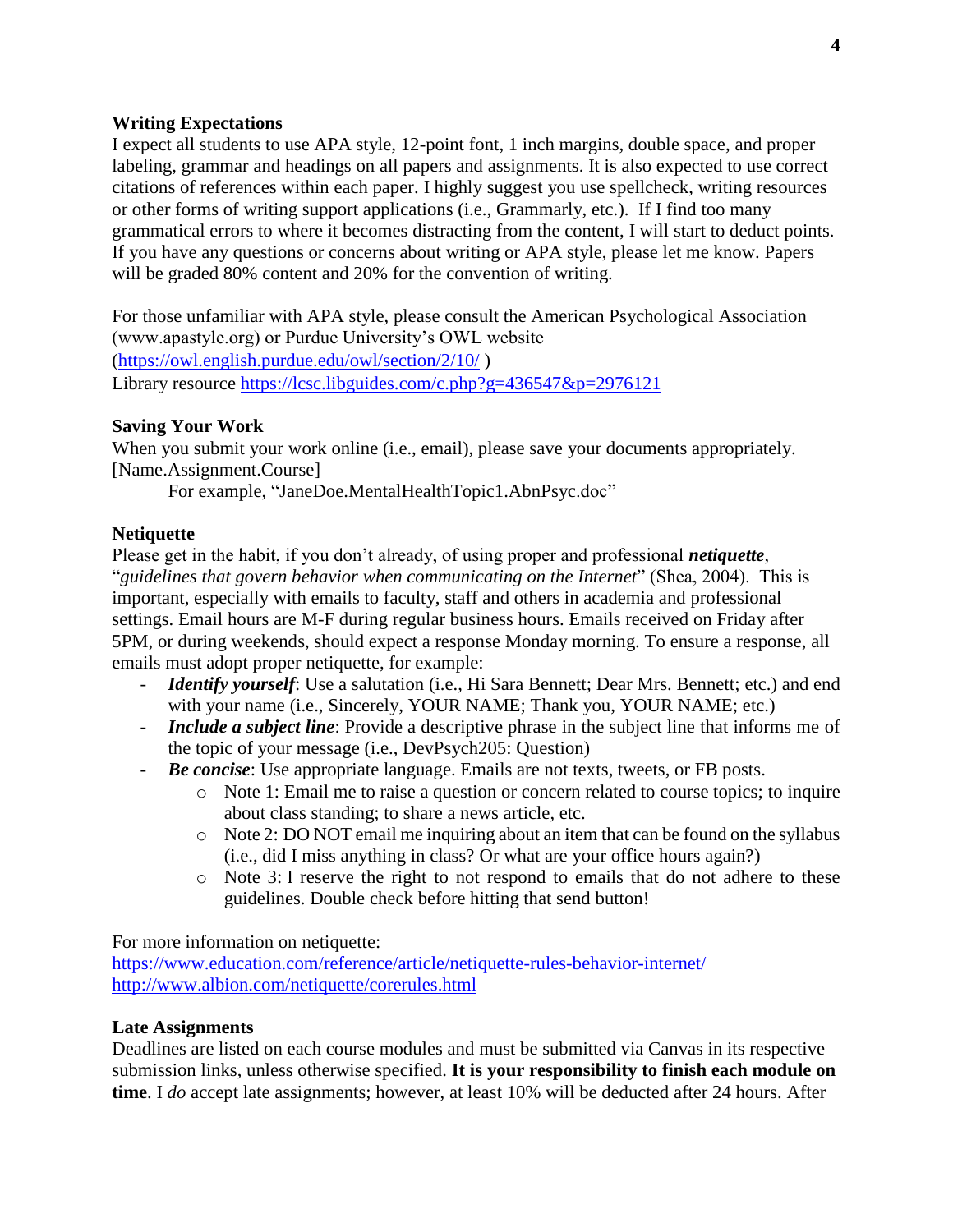48 hours, you will not be allowed for more than half the points. There are NO make-ups for quizzes and discussion boards. If you need specific deadline accommodations, you must talk to me far in advance and have appropriate justification (i.e., attending a conference, birth, ER, etc.).

## **Academic Honesty**

Part of the mission of Lewis-Clark State College is to educate students to be ethical. Students share with the faculty the responsibility for academic honesty and integrity. The college expects its students to do their own academic work. In addition, it expects active participation and equitable contributions of students involved in group assignments. I encourage you to work with classmates on assignments. However, each student must turn in their own original work—except during group presentations/assignments as stated. No copying will be accepted. Students who violate this will receive an F as a final grade in this course, and will be reported.

The following acts of academic dishonesty are not acceptable:

\* **Cheating:** using or attempting to use unauthorized materials, information, or study aids in any academic exercise (e.g., an exam). You are **NOT** allowed to use other resources, such as browsing the internet outside of Canvas while taking quizzes or exams.

\* **Fabrication:** unauthorized falsification or invention of any information or citation in an academic exercise (e.g., a paper reference).

\* **Plagiarism:** representing the words or ideas of another as one's own in any academic exercise (e.g., failing to cite references appropriately or taking verbatim from another source).

\* **Facilitating academic dishonesty:** helping or attempting to help another to commit academic dishonesty (e.g., allowing another to copy from your test or use your work).

**Please do not recycle papers.** It is expected that all papers that are submitted must be created for the purpose of this course only. I may allow recycled contents with proper citations and paraphrasing if you discuss it with me beforehand; however, it must also be relevant and meets the criteria and writing expectations for the assignment.

# **PLAGIARISM**

To avoid plagiarizing, you must make sure you are paraphrasing, summarizing valid resources in your own words, and adding proper in-text citations to ALL of your work. LCSC utilizes SafeAssign program to scan for all copied/plagiarized work. If you are found with any percentage of work higher than 5% (not including your references) with NO citations, you will be contacted by me for further discussion and process AND/OR be reported to Student Conduct, which will also result in a zero.

## **Accessibility Service**

The Americans with Disabilities Act (ADA) is a federal anti-discrimination statute that provides comprehensive civil rights protection for persons with disabilities. If you need course adaptations or accommodations because of a disability, if you have emergency medical information to share with me, or if you need special arrangements in case the building must be evacuated, please